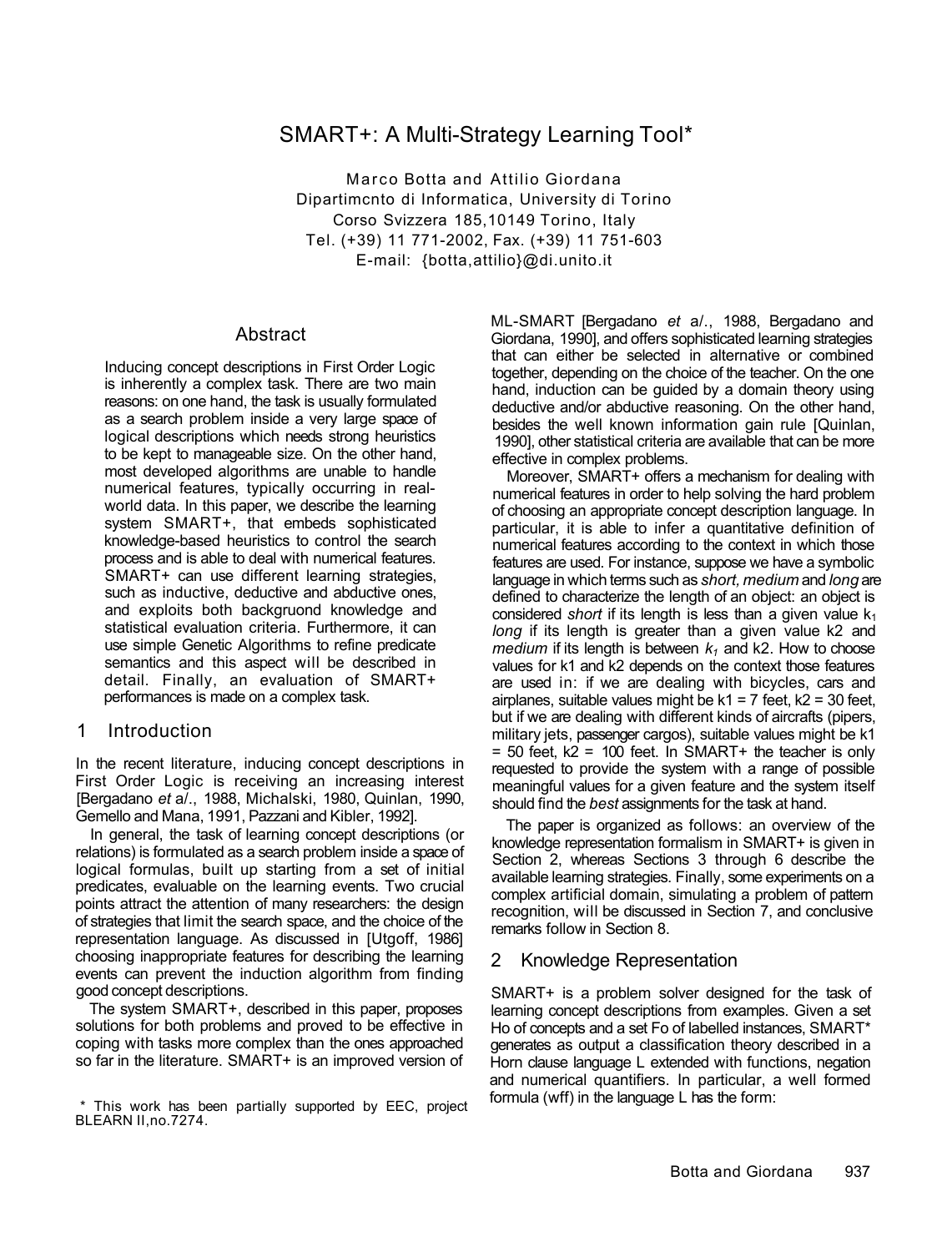# $H_i \wedge \varphi(t_1, ..., t_n) \xrightarrow{W} H_j$

(1)

being Hic Hic Ho predicates denoting sets of concepts and  $\leq$  p a logical formula stating a condition over the terms  $t_1, \ldots, t_n$  $t_n$ . Expression (1) actually means that if an event f, to be classified, is an instance of a concept h belonging to the set H<sub>i</sub> and the condition  $\mathbf{\Phi}(t_1, ..., t_n)$  is true of f, then h is included in Hj. As the set of concepts Hj implied by a rule is, in general, in the body of another rule, the knowledge learned by SMART+ defines a structured classification theory, which can be described as a discrimination graph. In order to deal with noise, partially incorrect classification rules are allowed. The value of the weight w, in (1), is an estimate of the probability that the rule give the correct classification; it is evaluated as the ratio between the number of correct instances matched and the number of total instances matched to the learning events Fo.

Formula  $\varphi(t_1, ..., t_n)$  is built up by using predicates in a set P, connectives A and -. and quantifiers ATM , ATL and EX. As described in [Yager, 1983], these quantifiers stand for ATMost, ATLeast and EXactly, respectively, and can be considered as an extension of the standard existential quantifier (similar to the numeric quantifiers used in the INDUCE system [Michalski, 1980]).

In order to cope with the fuzziness inherent in real-world data, a continuous-valued semantics is adopted for the predicates in L. For each predicate  $p \in P$ , a corresponding semantic functiofp , mapping a numerical base variable to the interval [0,1], must be defined by the teacher in order to specify how to evaluate the truth of p on the learning events. As a matter of fact, *fp* is a function that evaluates the membership  $\mu_{\mathbf{p}}$  of a numerical feature  $V_p$  with respect to a trapezoidal fuzzy set *Spt* The value of *Sp* can be defined by means of parameters that will occur in the predicate p as variable terms. Terms in a predicate p are subdivided into two categories: objects and parameters. The first ones, denoted by the symbols  $x 1, \ldots, x_n$ , can only be bound to items corresponding to learning instances or components of them, whereas the second ones, denoted by the symbols k1, ..., km, correspond to fuzzy set parameters and can only be bound to numerical constants.

Trapezoidal fuzzy sets are considered and defined as in Figure 1(a), in a way that allows the fuzzy set to be identified by a pair of real parameters, *k1* and k2. Special cases are reported in Figure 1(b) and 1(c), in which open intervals are represented; in these cases, one numerical parameter is sufficient to define the fuzzy set.



Figure 1 - Example of trapezoidal fuzzy sets used to define the semantics of predicates. The ordinate  $\mu$  represents the troth value, whereas the abscissa *Vp* represents the values of the base variable.

For each parameter k, the teacher must specify the range in which k has to be searched for and the approximation requested for tuning its value. A default value can also be

specified; this will be used by the system in the case that this learning capability is explicitly disabled by the teacher.

The semantics for the logical connectives can be chosen by the teacher, as well, in order to implement a specific evidential calculus. By default, SMART+ adopts a pair of tnorm and t-conorm functions [Bergadano *et* a/., 1988] for the AND and OR connectives, respectively. The semantics of the quantifiers can be expressed by means of these connectives [Yager, 1983, Bergadano *et* a/., 1988].

## 3 Main Learning Strategy

SMART+ shares with FOIL [Quinlan, 1990] a general-tospecific search strategy for inductive learning, but it has a richer set of specializing operators and uses more sophisticated strategies.

The basic search strategy has been combined with a policy of *reduction to subproblems.* The main goal of the reduction to subproblems is that of producing a structured knowledge base; in particular, it can be considered as a form of *constructive* learning, where intermediate concepts, corresponding to subsets of  $H<sub>0</sub>$ , are generated automatically. In fact, the classification rules are actually intended to be valid only in the context of already hypothesized concepts, as described in Section 2. Then, the learned rules do not constitute a "flat\*\* set; on the contrary, they are organized into a graph G of rules, called *subproblem graph.* Nodes of G correspond to sets of concepts, and logical formulas label edges. A node (H,F) of G is called a "subproblem", because it represents the problem of discriminating among the classes it contains. The root  $(H_0, F_0)$  of the graph corresponds to the initial problem, i.e. the problem of

distinguishing among the whole set of concepts. Notice that the sets of examples occurring in sibling nodes need not be disjoint.

A complete and consistent solution of a problem  $(H_0, F_0)$ is obtained when all the rule weights are equal to 1, and the leaves of G contain sets  $F_i$  whose union equals  $FQ$ . This is the ideal case, when no noise and errors are present. However, in real-world problems this assumption cannot be accepted and the final solution turns out to be (in general)

inconsistent and/or incomplete. The use of a subproblem graph, instead of flat classification rules, enhances classification efficiency, since common parts of different rules will only be tested once. Moreover, it makes it easier to learn the rules, because it separates the task into smaller contexts which can be solved separately. Finally, this structure of the knowledge base is well suited for a diagnostic process based on a multi-stage refinement strategy. In Figure 2 the process of generating the subproblem graph is schematically represented.

For each subproblem the learning process follows the same search scheme, as described in the following. The search within a subproblem SP; = (Hi,Fi) develops a *specialization tree* according to a general-to-specific strategy, similar to the one used in FOIL [Quinlan, 1990] or FOCL [Pazzani and Kibler, 1992]. The difference is that many search, strategies, going from best-first to beamsearch, are available in addition to the popular hill climbing one. Moreover, SMART+ has a reacher set of operators for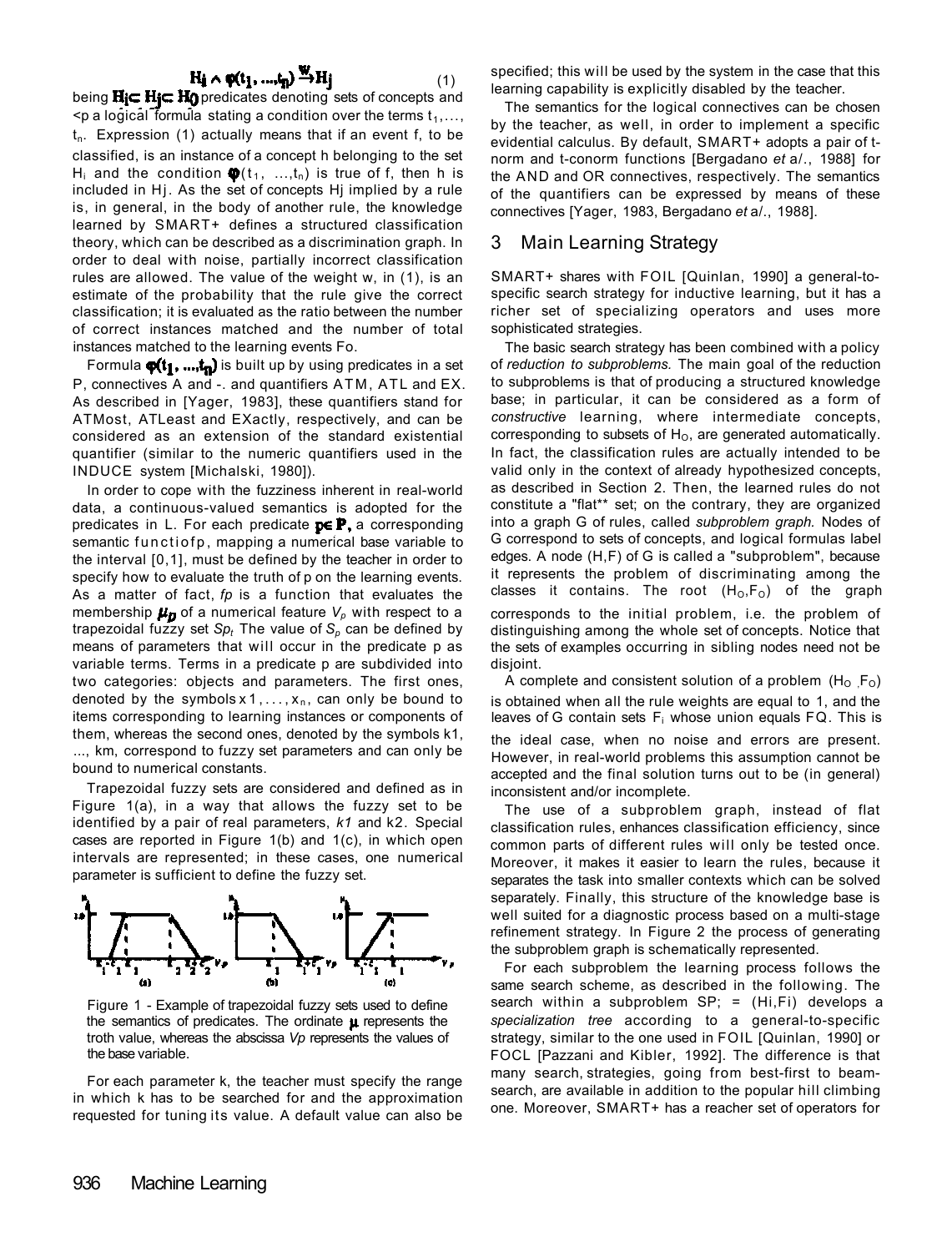building a more specific formula; in particular it can use *numerical quantification* and *numerical optimization.* 



Figure 2 - Subproblem reduction process.

When an inductive hypothesis of the type  $\varphi \rightarrow H_j$  is found (being Hj a proper subset of H<sub>i</sub>), a rule of type (1) is created and the events  $F \subset F_i$  belonging to the extension of  $\varphi$  are declared "solved". Consequently, the focus of the search is moved on those formulas, on the frontier of the tree, which contain in their extension not yet solved events. The development of the specialization tree is guided by combining reasoning about background knowledge, supplied to the system, and statistical criteria. The primary goal of the control strategy is to find rules that are both statistically significant, because verified by many learning events, and meaningful with respect to the background knowledge. In this phase only consistent rules (i.e. with w=l) are accepted.

The search stops when all the events *Fi* are covered by some rule of type (1) or when there is no more hope of discovering such rules. In this case the system can also decide to accept rules with weight  $W<1$ . Afterwards, all the events matched by rules having the same conclusion Hj are merged together into a single set Fj and a new subproblem (Hj,Fj) is defined. This process offers an important advantage: in every subproblem, all the events, which were previously subdivided among the extensions of many rules, are OR-ed into a single relation. In this way, the inductive strategy (relaying on statistical criteria) acquires new strength. A deeper description of this search procedure can be found in [Bergadano *et* a/., 1988].

### 4 Guiding Induction Using Domain Theories

A fundamental characteristic of SMART+ is its ability of guiding induction by exploiting a (possibly incomplete) domain theory. This is achieved by integrating induction with deduction and/or with abduction. The mechanism far integrating induction and deduction has been described in [Bergadano and Giordana, 1990]. The specialization tree, generated by the induction process, has the same structure of the deduction tree generated by a theorem prover based on SLD. Therefore, a domain theory can be used to construct the initial part of the specialization tree, and, then, induction can be used to complete the proof, discovering information missing in the domain theory. If the theory is perfect, the method becomes an EBG [Mitchell *et al.,* 1986, DeJong and Mooney, 1986].

The abductive mechanism has been introduced more recently and, for some aspects, shares some ideas with systems like CIGOL [Muggleton and Buntine, 1988] and CLINT [De Raedt and Bruynooghe, 1991]. Given a Horn clause theory T and a formula 9, associated to a node *n* of the specialization tree, the formula  $\phi^{\vee}$ , obtained by exhaustively applying the absorption rule [Sammut and Bannerji, 1986] between  $\phi$  and clauses in T, is said to be the *generalization* of <p through the theory T. Formula  $\boldsymbol{\varphi}^{\boldsymbol{G}}$  is said to be an explanation of  $\phi$  with respect to T, in the sense that T,  $\phi^G \models \phi$  [Poole, 1989, Torasso and Console, 1989]. Therefore, the basic inductive procedure is modified as follows:

- (a) Let  $\psi$  be the formula selected for specialization at a given step; SMART+ determines the set  $\Lambda$  of literals that can be used to specialize  $\Psi$  with a non-negative information gain.
- (b) For each literal  $L$ j  $\in$  A, all the possible generalizations  $\phi^G$ , with respect to T, are computed for formulas qi  $\blacksquare$ WAL;
- (c) Then, all the formulas  $\phi_i$  are evaluated, using a criterion which takes into account both the information coming from the extension of  $\boldsymbol{\varphi}$  on the learning set  $F_0$  and the generalization obtained with respect to the theory T. The best N formulas are then added to the specialization tree. The value of N can be 1, if a greedy strategy is used, or greater than 1 if a beam-search or a best-first strategy is used.

Using this abductive strategy, a domain theory will bias only to a limited extent the choice of a literal, without imposing a determinate choice, as it happens using the purely deductive strategy. Our claim is that this abductive strategy could be a knowledge-based alternative to the one based on determinate literals, introduced to resolve the impasse of greedy algorithms.

### 5 Search Control strategies

A choice among several search control strategies, ranging from FOIL'S hill climbing to the best-first and beam-search ones, is offered by SMART+ for guiding the inductive process. The evaluation rule for each strategy is also a matter of choice. Given a formula  $\psi$  in the specialization tree, the score  $s(v)$  of  $v$  is computed as the sum of two independent terms:<br> $s(w) = a \cdot \mu(w) + b \cdot G \cdot \tau(w)$ 

where  $\mathbf{u}(\mathbf{w})$  is a measure of the quality of a hypothesis  $\mathbf{v}$ . and  $G_T(\psi)$  is a measure that tries to capture how we  $\Psi$  s "explained" by a given domain theory T. The coefficients a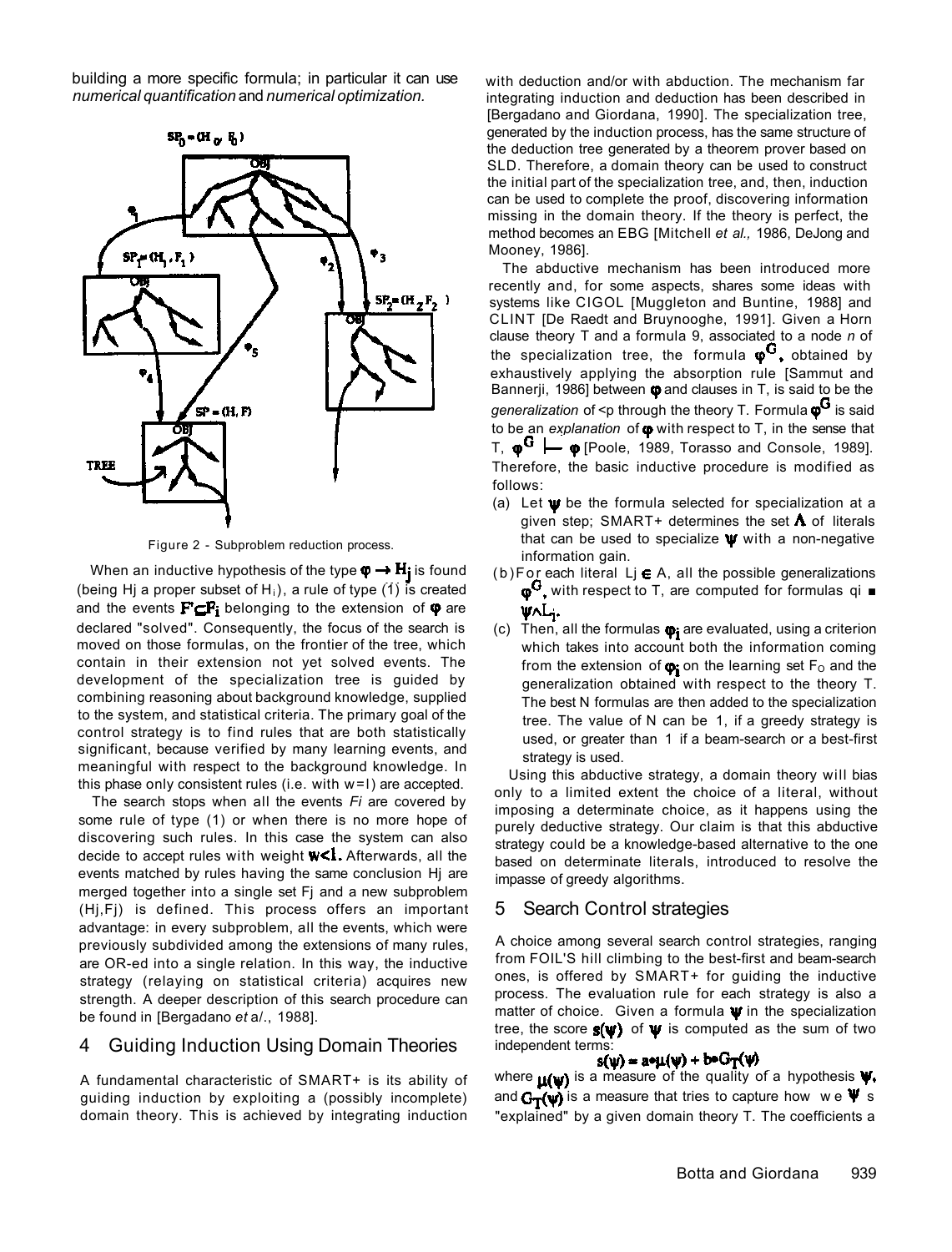and b can be chosen in such a way to weigh the contribution of the two terms with respect to the global evaluation  $s(\psi)$ .

In turn, the quality measure  $\mu(\psi)$  of a formula  $\psi$  is represented as a weighed sum of two components:

$$
\mu(\psi) = \alpha \bullet \mu_1(\psi) + \beta \bullet \mu_2(\psi) \tag{3}
$$

being  $\mu_1(\psi)$  the information gain obtained by  $\phi$  with respect to its immediate ancestor in the specialization tree and  $\mu_2(\psi)$ an evaluation of the completeness and consistency of w. By assigning  $\alpha=1$  and  $\beta=0$  we obtain the information gain rule, whereas by putting  $\alpha=0$  and  $\beta=1$  we obtain the ML-SMART control rule [Bergadano et al., 1988]. As a matter of fact, the information gain evaluation  $\mu_1(\psi)$  has been defined by extending the classical rule in order to deal with many classes at one time.

Two kinds of statistical information are extracted from the extension  $\psi^*$  of a formula  $\psi$ : the *instance distribution* histogram (denoted by m(w)) and of the object distribution histogram (denoted by  $m^+(v)$ ) over the concepts in the set  $H_0$ . In particular,  $m(\psi)$  is a n-dimensional vector with n= $H_0$ : each component  $m_i$  (1≤ i ≤ n) corresponds to the number of events  $f \in F_0$  which are instances of the concept  $h_i \in H_0$  and are covered by  $\psi$ . Analogously,  $m^*(\psi)$  is an ndimensional vector, whose generic component  $m^*$ ; corresponds to the global number of different bindings in  $\psi^*$ between variables in w and objects occurring in learning instances of class  $b_i$ . Moreover, for each subproblem  $sp =$  $\langle H, F \rangle$ , an analogous pair of vectors M(sp) and M\*(sp), reporting distributions analogous to m and m<sup>+</sup>, evaluated on all the instances in F, are also defined.

Suppose that formula w has been obtained by making another formula  $\varphi$  more specific; the problem is how to evaluate the information gain of  $\psi$  with respect to  $\varphi$ . First of all, the classes having a non null component in  $m(\psi)$  are partitioned into two groups: the ones which are likely to be classified, and the ones which are likely to be excluded later on. This partition is necessary in order to compute the information gain given by a literal, according to the formula used in FOIL [Quinlan, 1990]. The partition into two groups of classes is described by a Boolean vector  $t(\psi)$ , whose generic element  $t_i(\psi)$  is set to 1 if  $\frac{m_i(\psi)}{M_i(sp)}$  is greater than a

user defined threshold  $v_{min}$  and the information gain  $g_i(\psi)$ =  $m^*i(\psi)^*(I_i(\phi) - I_i(\psi)) > 0$ , where

$$
I_i(\varphi) = -\log 2 \left( \frac{m^*i(\varphi)}{\sum_{j=1}^n m^*j(\varphi)} \right) \text{ and } I_j(\psi) = -\log 2 \left( \frac{m^*i(\psi)}{\sum_{j=1}^n m^*j(\psi)} \right) (4)
$$

and set to 0 otherwise. Vector  $f(y)$  is said to be the *target* of

The first condition asks for the classes in the target to have a still significant amount of instances in order to be meaningful, i.e. not less than a user-defined degree of acceptability. The second condition on the information gain requests that formula  $\psi$  has positive support for those classes. Then, the information gain of  $\psi$  is computed according to the target  $t(\psi)$  in the following way:

$$
\mu_1(\psi) = E^+(\psi)^*(\log\left(\frac{E^+(\psi)}{E^+(\psi)+E^-(\psi)}\right)
$$

$$
-log 2\left(\frac{E^{+}(\phi)}{E^{+}(\phi)+E^{+}(\phi)}\right) \qquad (5)
$$
  
f m<sup>\*</sup>:
$$
(w)t_{i}=1 \qquad \qquad \sum_{k=1}^{n} f_{k}(w)t_{i}=0
$$

$$
E^{+}(\psi) = \sum_{i=1}^{m} \left\{ \begin{array}{cc} m^{*}{}_{i}(\psi) i_{i} = 1 \\ 0 & i_{i} = 0 \end{array} \right. , E^{-}(\psi) = \sum_{i=1}^{m} \left\{ \begin{array}{cc} m^{*}{}_{i}(\psi) i_{i} = 0 \\ 0 & i_{i} = 1 \end{array} \right.
$$

On the other hand, measure  $\mu_2(\psi)$  is computed as follows:

$$
\mu_2(\psi) = \frac{e^+(\psi)}{M^+(\mathrm{sp})} \cdot \frac{e^+(\psi)}{e^+(\psi) + e^-(\psi)}
$$
(6)

where  $M^{+}(sp) = \sum_{i=1}^{m} \begin{cases} M_{i}(sp)i_{i}=1 \\ 0 & i_{i}=0 \end{cases}$ .

$$
e^+(\psi) = \sum_{i=1}^n \left\{ \begin{array}{cl} m_i(\psi) t_i = 1 \\ 0 & t_i = 0 \end{array} \right. \ , \ e^-(\psi) = \sum_{i=1}^n \left\{ \begin{array}{cl} m_i(\psi) t_i = 0 \\ 0 & t_i = 1 \end{array} \right.
$$

In (6), the first factor accounts for completeness and the second one for consistency.

Finally, the measure  $G_T(\psi)$  is obtained by considering the generalization  $\psi^G$  of  $\psi$  with respect to the theory T and the saturation  $\psi^S$  of  $\psi$  [Rouveirol and Puget, 1990]. The saturation can be simply obtained by adding to w all the literals in the head of the clauses used to abduce  $\psi^G$ . Then  $G_T(\psi)$  is evaluated as:

$$
G_T(\psi) = 1 - (N_{\text{lit}}(\psi^G) / N_{\text{lit}}(\psi^S))
$$
 (7)

being N<sub>lit</sub>( $\psi^G$ ) and N<sub>lit</sub>( $\psi^S$ ) the number of literals occurring in  $\psi^G$  and  $\psi^S$ , respectively. Equation (7) is an empirical estimate of how well  $\psi$  is explained by the theory  $T$ ; in fact  $G_T(\psi)$  increases when  $N_{\text{lit}}(\psi^G)$  decreases, i.e., when simple, non-trivial explanations are found. If there is no theory, i.e., T is empty,  $G_T(\psi)$  is always equal to 0, because  $\psi^G = \psi^S =$  $\psi$ . Then, rule (2) implicitly reduces to a pure statistical evaluation of  $\psi$ .

### **Optimising Numerical Predicates** 6

Numerical parameters defining fuzzy set boundaries are learned in two steps. The first one occurs when a formula  $\varphi$ is made more specific using a literal containing some parameter k. In this way, literals are added one at a time and, consequently, parameter values are determined by taking into account only a partial context. Of course, this strategy can lead to a non-optimal choice; hence, a second optimization step, trying to perform a global optimization, can be applied before adding a rule to the subproblem graph. This is done using a simple genetic algorithm (DeJong, 1975].

### $6.1$ **Local Optimisation Algorithm**

The mechanism for making the local choice for parameters is a simple extension of the one used for adding a literal without parameters. The difference is that a predicate containing parameters does not correspond to a single literal, but rather to the whole set of literals obtainable by sampling the range specified by the teacher, according to the assigned parameter precision. For each literal L<sub>i</sub> obtained in this way, the formula  $\varphi \wedge L_i$  is evaluated using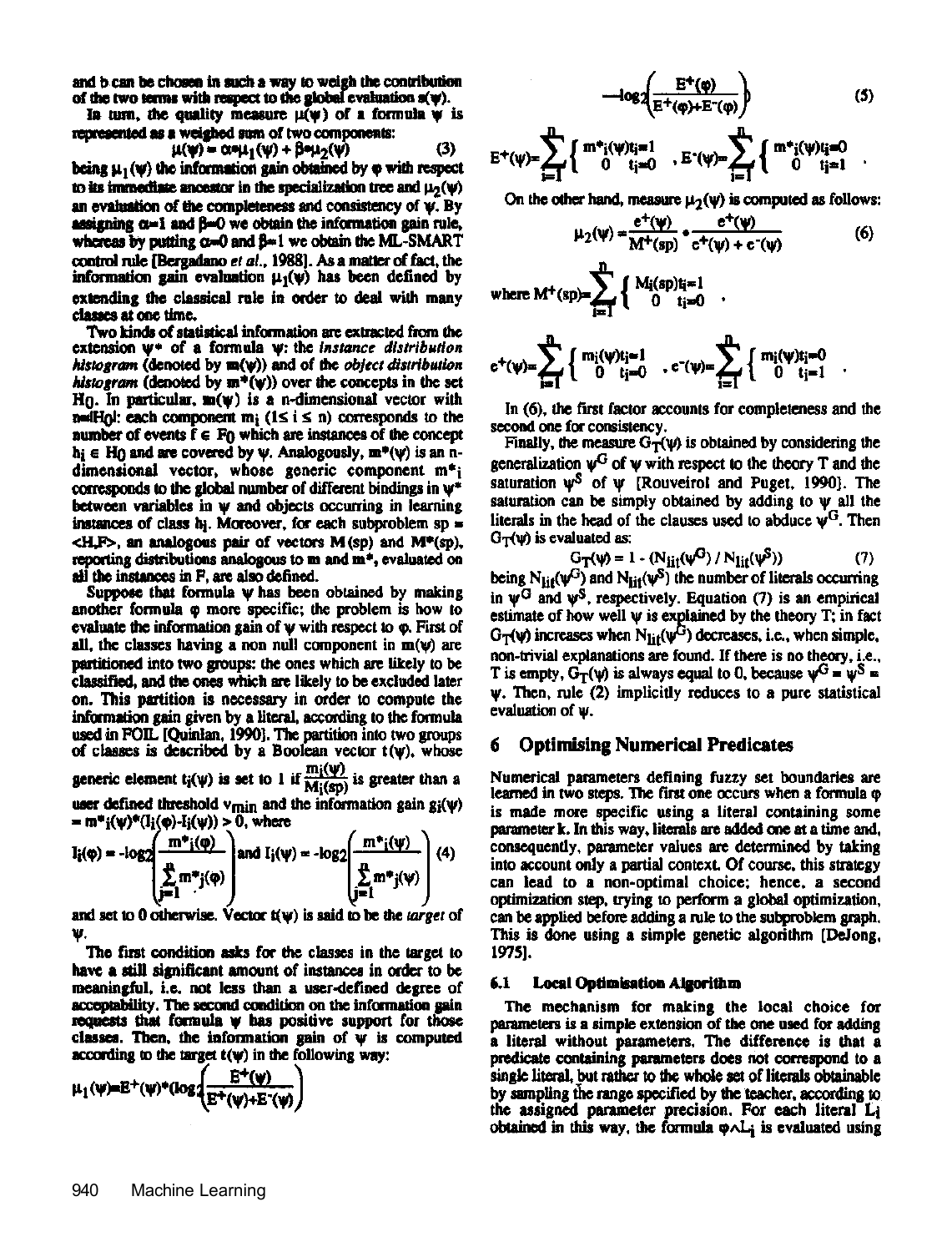I rule (2). Of course, different literals can produce the same (target For each target, the literal with the best evaluation p. *,f* (if a hill climbing strategy is used) or the best n ones (if a beam-search strategy is used) are selected for specialisation.

The algorithm for searching the values of the parameters of a predicate p is reported in Figure 3. It receives as input arguments a formula  $\phi$ , a predicate p and, for each parameter k occurring in p, a triple <min, max, step> describing the range of variability and the granularity of k. A set of suitable values, to be used in order to specialise formula  $\phi$  with predicate p, is returned as a result

Informally, vectors m and m\* are evaluated for all the possible assignments of values to the parameters of p, according to the range and the granularity. Then, the promising m's are identified and the corresponding targets are determined. Finally, for every target, the most suited setting of the parameters is selected. The FLOP algorithm has an exponential complexity in the number of parameters of the predicate p; therefore, a coarse granularity is used in order to limit the size of the number of m and m\* to be evaluated.

```
Algorithm FLOP (\varphi, p, {(min<sub>i</sub>, max<sub>i</sub>, step<sub>i</sub>) : \forall i \in [1.n]})
```

```
\forall i \in [1..n] k_i = min<sub>i</sub>;
i = 1;
Let BEST be a table whose entries are sets of triples (g, t,
     (k_1,...,k_n)) indexed by a target mask t
while i ≤ ndo
     m=instance distribution histogram for \varphi \wedge p(k_1,...,k_n);
      m^*=object distribution histogram for \varphi \wedge p(k_1,...,k_n);
     t = target musk for m and m^*= gain(p) with respect to t
     If g > 0 and g > BEST[t] \rightarrow g then BEST[t] = (g, t,
      (k<sub>l</sub>....,k<sub>n</sub>))
     endif
      k_i = k_i + step_i;while i \le n and k_i > max_i do
           k_i = min_i; i = i + 1;If i \leq n then k_i = k_i + step_i end!
      enddo
      if i \le n then i = 1 end if
enddo
BESTPARS = \{\}for each entry in BEST do
      add the triple (g, t, (k_1,...,k_n)) to BESTPARS
endfor
return (BESTPARS)
```
Figure 3 - Algorithm to find locally optimal parameter assignments.

However, the use of a coarse granularity can lead to inaccuracy in this learning phase. Furthermore, the specialisation process leads to learn parameter values for a given predicate when the ones of other predicates have been already chosen. In many cases this strategy prevents learning optimal values. On the other hand, a contextual optimisation of all the parameters in the multidimensional space of numerical features would be impossible in this learning phase. Therefore, the refinement step described in the following can be useful in order to increase the accuracy of the classification theory.

### 6.2 Global Optimisation Using a Genetic Algorithm

Genetic Algorithms [Goldberg, 1989] can be an excellent tool for optimising multimodal numerical functions, such as the semantic functions implicitly associated with the classification rules. In the present case a simple Genetic Algorithm of the type proposed by DeJong [DeJong, 1975] has been used and implemented as described in [Goldberg, 1989].

Given a formula  $\varphi$ , all the parameters  $k_i$  occurring in  $\varphi$ define a string of reals  $rs = #:[k_1, ..., k_n]$ ; as a predicate p can occur more than once in  $\varphi$ , for each occurrence of  $p$  in  $\varphi$ the parameters of p will have a different occurrence in rs. A string rs is then converted into a bit string representation in order to use the standard Genetic Algorithm.

In order to prevent the crossover operator from generating values outside the range assigned by the teacher to the parameters, the following conversion algorithm is adopted to map a string of reals rs into the corresponding bit string bs:

a) Given a parameter  $k_i$  and the range [min<sub>i</sub>, max<sub>i</sub>] assigned by the teacher,  $k_i$  is represented as follows:

$$
\mathbf{k_i} = \min_{i} + \delta_i / \Delta_i \tag{8}
$$

being  $0 \leq \delta_i \leq 2^{N_i}$ , where N<sub>i</sub> is the number of bits chosen by the teacher for representing the increment  $\delta_i$ . The value of  $\Delta_i$  is obtained from N<sub>i</sub> according to the following equation:

$$
\Delta_{\mathbf{i}} = \frac{2^{\mathbf{N}_{\mathbf{i}}}}{( \max_{\mathbf{i}} - \min_{\mathbf{j}})}
$$
(9)

b) Given a string  $rs = *, [k_1, ..., k_n]$ , for each parameter  $k_i$ in rs a field of  $N_i$  bits will be defined in bs, where the value of the corresponding  $\delta_i$  is represented.

Given a formula  $\varphi$ , the Genetic Algorithm is then applied, trying to increase the completeness and the consistency of  $\varphi$ . An initial population  $A(\varphi)$  of bit strings is generated at random and the fitness of each individual bs is evaluated by computing the extension  $\varphi^*(bs)$  and by ranking the resulting formulas according to the evaluation given by (3). Afterwards the usual genetic evolution begins.

Actually, two types of crossovers, c1 and c2, are used. Crossover c<sub>1</sub> is the standard *single point crossover*, whereas crossover  $c_2$  is defined as follows: given two parents  $bs_1$ and  $bs_2$ , a parameter  $k_c$  is selected at random and two offsprings  $bsj'$  and  $bs2'$  are generated in three steps:

- The parameters to the left of  $k_c$  in  $bsj'$  and  $bsj'$  are a) obtained by copying the parameters in  $bs<sub>I</sub>$  and  $bs<sub>Z</sub>$ , respectively.
- The parameter  $k<sub>c</sub>$  in both offsprings is obtained by b) averaging the two corresponding values in the parents.
- The parameters to the right of  $k_c$  are obtained in bs<sub>1</sub>' C) by copying the corresponding ones in bs2 and viceversa in  $bs2'$ .

The choice between  $c_1$  and  $c_2$  is controlled by two probabilities p<sub>1</sub> and p<sub>2</sub>, respectively, such that:

### $p_1 + p_2 \leq 1$

The standard mutation operator is applied with a probability  $p_{m} = 0.001$ .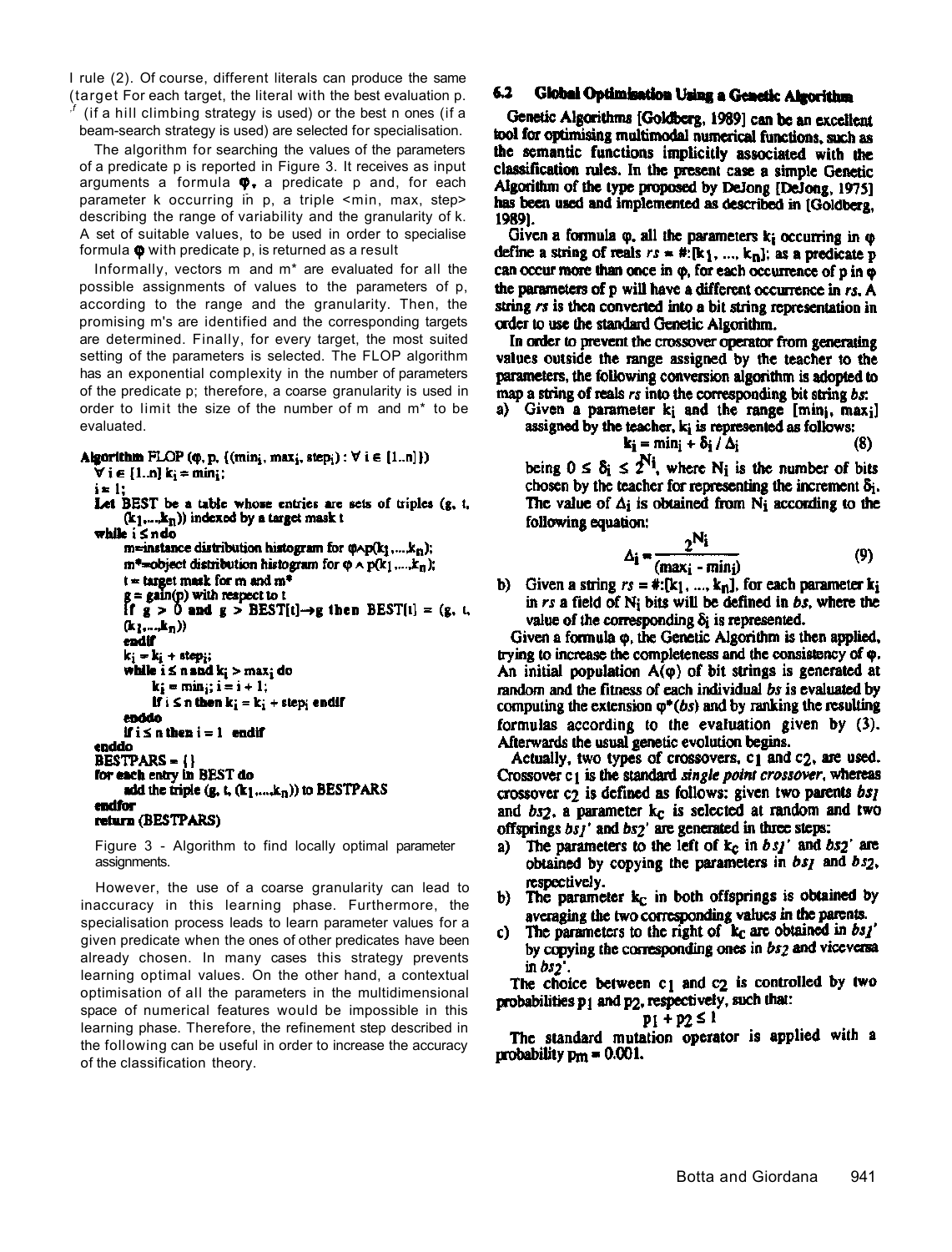## 7 Evaluation on a Test Case

The application domain is quite complex, even though artificial, and bears many features of a real-world one. Ten capital letters of the English alphabet have been chosen, a Horn clause theory has been invented and used by a random choice theorem prover in order to generate instances of these letters, some of which are shown in Figure 4. Each letter is represented as a set of segments that are described by the initial and final  $(x,y)$  coordinates in a Cartesian plane. From these attributes, other features can be extracted, such as the length of a segment, its orientation, its preceding and following segments, and so on. Some of these features are numerical by nature and then parameterised fuzzy semantics definition have been adopted for the corresponding symbolic literals.



Figure 4 - Some instances taken from the artificial character domain.

SMART+ has been run under many different conditions, by using hill-climbing and beam-search strategies coupled with evaluation rule  $(2)$  in which a and b have been both set to 1,  $\mu$  is given by expression (3) with  $(\alpha=1,\beta=0)$  or  $(\alpha=0,\beta=1)$  depending on the evaluation rule to be applied and  $G_T(\psi)$  is 0 when no theory is used. Table I reports the results obtained by using a learning set of 1000 instances (100 per class) in the following cases: (a) using the default values for numerical parameters, as assigned by the teacher and a hill-climbing strategy coupled with information gain selection rule  $(\alpha=1, \beta=0+N_0$  OPT); (b) performing only a local optimisation according to the algorithm described in Section 6.1 and a hill-climbing strategy coupled with information gain selection rule  $(\alpha=1,\beta=0+1 \text{local OPT})$ ; (c) performing only a local optimisation and hill-climbing search strategy coupled with ML-SMART evaluation rule  $(\alpha=0,\beta=1$  and Local OPT); (d) performing only a local optimisation, hill-climbing search strategy, rule (2) and using two partial theories:  $T1$  ( $\alpha=0, \beta=1$ , Local OPT and T1), which describes the feature of a closed region in a capitol A, and  $T2$  ( $\alpha=0, \beta=1$ , Local OPT and T2), describing, in addition, the set of segments forming a semicircle. Such theories are very weak and have been proposed by a human expert that was not aware of the theory actually used to generate the characters. As the same results have been obtained by setting  $\alpha=1, \beta=0$ , i.e. by using the information gain rule, they are not explicitly reported. (e) using local optimisation plus the global optimisation performed by Genetic Algorithm, hill-climbing, theory T2 and rule (2) (a=0,B=l, Local+GA OPT and T2).

The second column in Table I refers to the number of formulas in the learned knowledge. The next three columns refer to the recognition rate (the correct label is assigned to a sample), the error rate (cases in which a wrong label is assigned to a sample) and the ambiguity rate (cases in which no label is assigned to a sample), respectively, evaluated on an independent test set of 5000 events (500 per class).

Table I - Results obtained by SMART+ on the test example.

|                                                 | Number<br>of<br>learned<br>formulasi | Recog-<br>nition<br>Rate |      | Error Ambigul<br>Rate lity Rate |
|-------------------------------------------------|--------------------------------------|--------------------------|------|---------------------------------|
| α=1,β=0+No OPT                                  | 81                                   | 41.48                    |      | 3.82   34.70                    |
| α=1, β=0+Local OPT                              | 43                                   | 80.2                     | 1.16 | 18.64                           |
| 0. O. B=1 and Local OPT                         | 48                                   | 82.62                    |      | $1.02$ 16.36                    |
| $\alpha = 0$ , $\beta = 1$ , Local OPT and T1   | 43                                   | 91.68                    | 1.02 | 7.3                             |
| $\alpha = 0$ , $\beta = 1$ , Local OPT and T2   | 47                                   | 98.68                    | 0.12 | 1.20                            |
| $\alpha$ =0, $\beta$ =1, Local+GA OPT<br>and T2 | 28                                   | 99.70                    | 0.0  | 0.30                            |

As can be noted from Table I, the use of even incomplete domain theories greatly help the inductive search, by letting the system perform significantly better. Moreover, the capability of learning numerical parameters, i.e. adjusting the concept description language semantics as needed, appears determinant to the success of the application. In fact, using the default values the performances achieved were very poor, whereas by only using local optimisation the recognition rate doubled, and raised up to 98% with the use theory T2. A further significant improvement is then added by the global optimisation algorithm that brings the recognition rate to 99.7%. On the other hand the simplicity and compactness of the knowledge base increases in accordance with the performances, as it is possible to grasp from the values reported in the second column, of course, at the cost of a greater computation time (Smart+ using Local+GA OPT and theory T2 took twice as much as without Genetic Algorithm).

A second experiment concerns the use of theory T2: it should be pointed out that when the domain theory is used to initialize the search tree in an EBL fashion and, then, pure induction is applied, the performances obtained are quite poor, as shown in Table II. This is probably due to the incompleteness of the domain theory which led the system too far in wrong directions. If the theory is also used to bias the inductive search, as done by using rule (2) to score hypotheses, after the initial EBL process, the results are closer to the ones obtained without theory. Thus, abductive bias turned out to be more reliable than the deductive one in the case of weak domain theories.

Table II - Results of Smart+ using an initial EBL process + Inductive Search.

| Strategy                               | Recognition | Rate  | Error [Ambiguity]<br>Rnie |
|----------------------------------------|-------------|-------|---------------------------|
| $EBL+0=1, \beta=0$                     | 64.92       | 14.34 | ZU.34                     |
| $EBL + \alpha = 0, \beta = 1$ and $T2$ | 83.44       | V.XA  | 15.7                      |